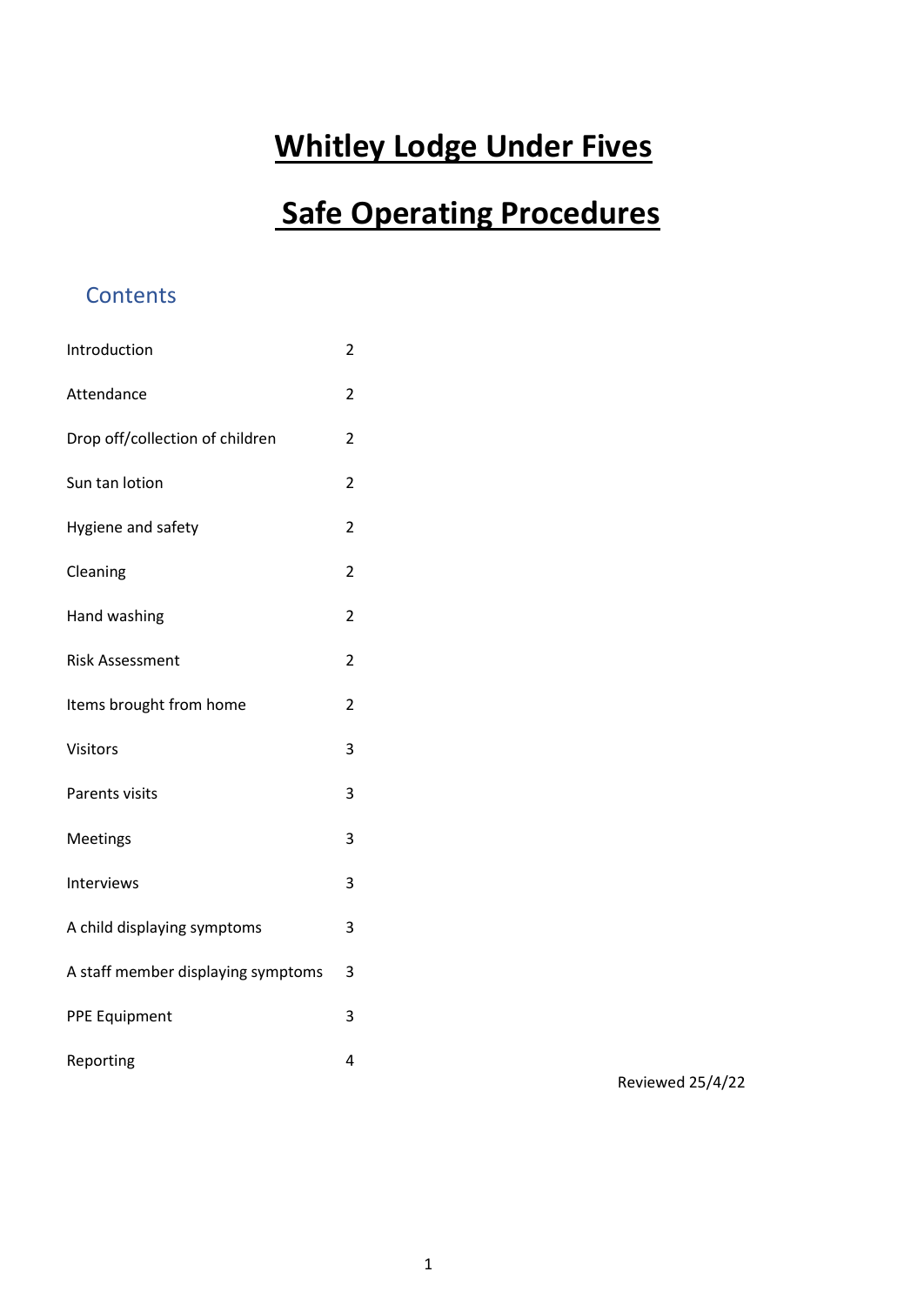#### Introduction

In these exceptional circumstances we must all comply with the latest Government Guidance on Coronavirus (COVID-19).

These Safe Operating Procedures (SOP) are based on UK Health Security Agency and DFE guidance. This SOP supports our more detailed Epidemic and Pandemic policy.

 Playgroups play an essential role in society and we must make adaptations to the way we work to keep our children, parents and staff safe during this time. The fundamental principle of these procedures is to implement enhanced hygiene practices.

#### Attendance

Children and staff members who are not displaying coronavirus symptoms are welcome to attend playgroup. Anyone who has experienced coronavirus symptoms should complete the recommended isolation period and be symptom free or achieve a negative test result before returning to playgroup.

## Drop off and collection of children

Parents are asked to drop off and collect their children from the door into the cloakroom and not to enter playgroup. The daily feedback sheet will be displayed in the outside notice board.

## Sun tan lotion

Parents/carers (where applicable) to apply sun tan lotion before child arrives

## Hygiene & Safety

Good hygiene and cleaning practices significantly reduce the spread and transmission of the coronavirus. Enhanced hygiene and cleaning practices must be implemented, rigorously followed, and validated

#### Cleaning

Enhanced cleaning must be implemented. A thorough clean will be completed between playgroup sessions.

#### Hand washing

The rate of handwashing must be significantly increased. All staff must wash their hands with soap and water upon each arrival to playgroup and children should be encouraged to do the same. Adequate supplies of soap and paper towels are provided. Hand sanitizer should only be used in areas where hand washing facilities with soap, water and paper towels cannot be provided. Hand sanitizer is not required after hand washing with soap and water. A hand sanitizer station will be provided for visitors to use.

#### Risk Assessment

The risk of transmission of COVID-19 should be added to all new playgroup risk assessments until these restrictions are lifted. If a planned activity or action could increase the risk of transmission, the activity should be avoided.

#### Items brought from home

Families should be discouraged from bringing items from home into playgroup however if they do they should be put in their child's bag on their peg.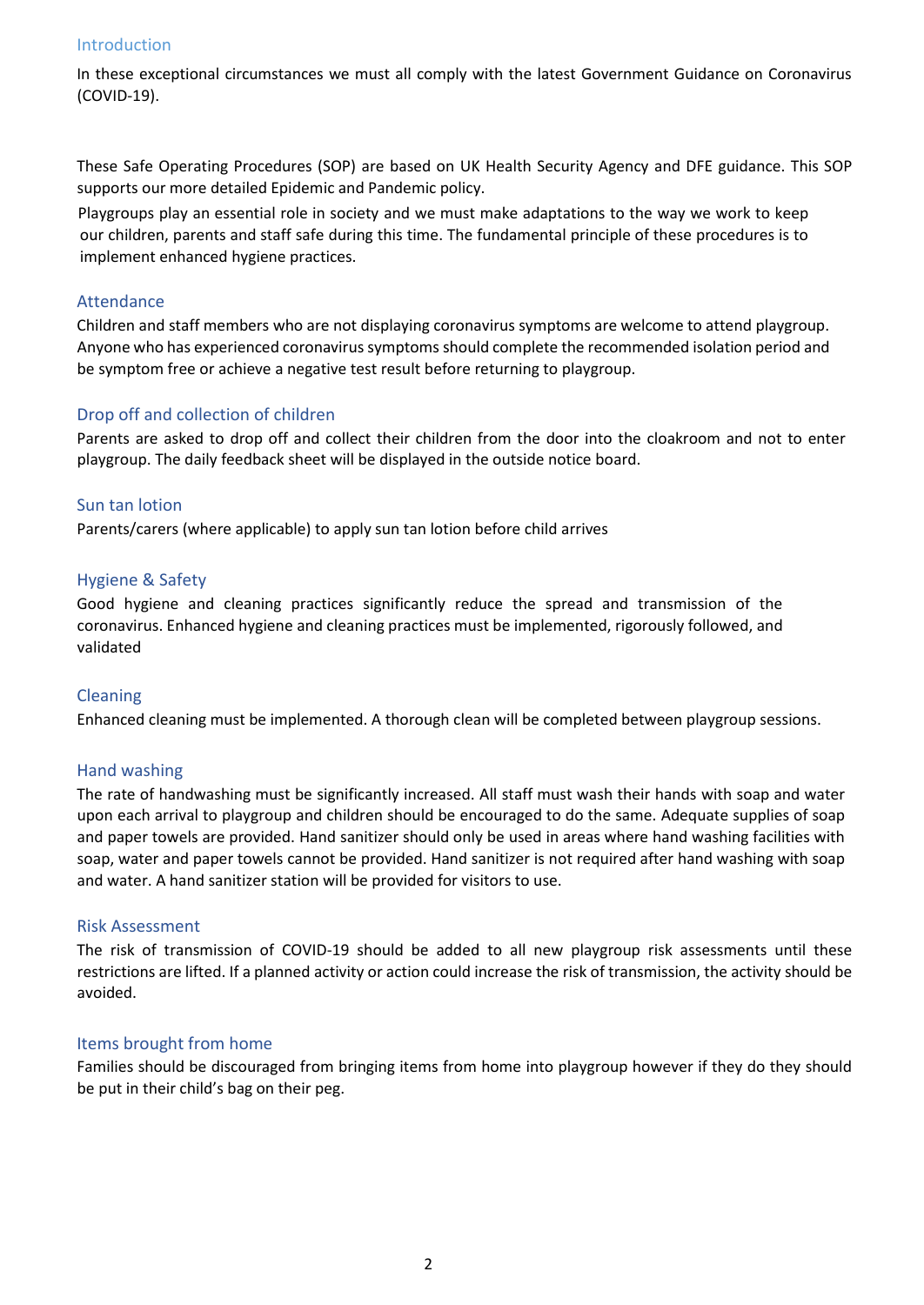#### Visitors

Attendance in to playgroup should be restricted to children and staff as far as practically possible. No visitors allowed into playgroup unless it is essential maintenance/Speech and Language team.

 Visitors from outside agencies, where practicable, should be encouraged to take place on-line via Microsoft Teams/Zoom etc

# Parents visits

Prospective parent viewings and tours will try to be accommodated where practicable, out of hours, when there are less people in the classroom. Visits to take place outdoors with a limited amount of people allowed in the classroom at any time.

## Meetings

No physical group meetings e.g. committee meetings should take place in playgroup, these should take place via Zoom where possible.

#### Interviews

In the unlikely event we need to recruit new employees or use supply or agency, we will adhere to all necessary safety precautions.

# Responding to a person displaying symptoms of COVID-19

# A child displaying symptoms

In the event of a child developing suspected coronavirus symptoms whilst attending playgroup, they should be collected as soon as possible and isolate at home in line with the recommendation in current Government guidance.

Whilst waiting for a parent/carer to collect the child, they should be isolated from others in the cloakroom. If possible, the door should be opened for ventilation. The staff member most closely associated with their care should care for them on a 1:1 basis. Personal Protective Equipment (PPE) is available for the member of staff.

If the child becomes very unwell, it may be necessary to call 111 or 999. Normal procedures on child illness must be observed. Targeted and enhanced cleaning should then take place in the areas of playgroup the child had accessed.

# Staff member displaying symptoms

In the event of a staff member developing coronavirus symptoms whilst attending playgroup, they should leave playgroup as soon as possible and isolate at home in line with the recommendation in current Government guidance. If they are unable to travel alone, they should wait in the cloakroom. If possible, the door should be opened for ventilation.

Targeted and enhanced cleaning should then take place in the areas of playgroup the member of staff had accessed.

#### PPE Equipment

Government guidance is that PPE is not required for general use in playgroup to protect against COVID19 transmission. Changing habits, cleaning and hygiene are the most effective measures in controlling the spread of the virus. Gloves and aprons should continue to be worn as normal for nappy changing and the administration of first aid. Appropriate PPE will however be available in a small number of cases to operate safely.

Full PPE will be made available if a staff member is required to care for a child displaying coronavirus symptoms or when deep cleaning after any person has displayed coronavirus symptoms.

PPE should be disposed of safely after use and the equipment replenished.